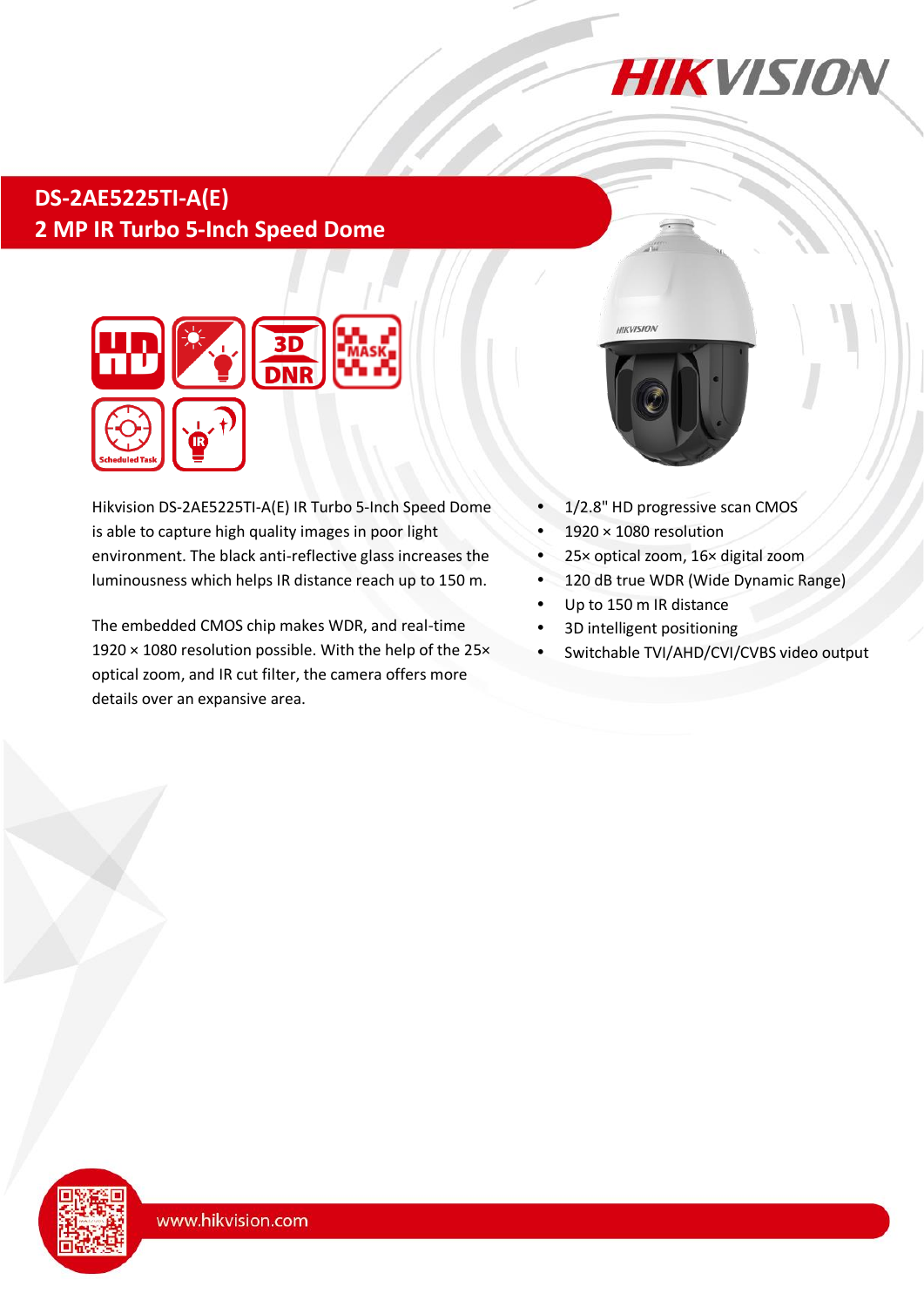

## **Specification**

X

| <b>Camera</b>                       |                                                                          |
|-------------------------------------|--------------------------------------------------------------------------|
| Model                               | DS-2AE5225TI-A(E)                                                        |
| Image Sensor                        | 1/2.8" progressive scan CMOS                                             |
| Max. Image Resolution               | $1920 \times 1080$                                                       |
| <b>Frame Rate</b>                   | 50Hz: 25fps @(1920 × 1080)                                               |
|                                     | 60Hz: 30fps @(1920 × 1080)<br>Color: 0.005 Lux @ (F1.6, AGC ON)          |
| Min. Illumination                   | B/W: 0.001 Lux @(F1.6, AGC ON)                                           |
|                                     | O lux with IR                                                            |
| <b>White Balance</b>                | AUTO/MANUAL/HAUTO/ATW/INDOOR/OUTDOOR                                     |
| AGC                                 | AUTO/MANUAL                                                              |
| <b>DNR</b>                          | 3D DNR                                                                   |
| <b>WDR</b>                          | $\geq$ 120 dB                                                            |
| <b>Shutter Time</b>                 | PAL: 1/1 s to 1/10,000 s                                                 |
|                                     | NTSC: 1/1 s to 1/10,000 s                                                |
| Day & Night                         | IR cut filter                                                            |
| Digital Zoom                        | $16 \times$                                                              |
| Privacy Mask                        | 8 programmable privacy masks                                             |
| <b>BLC (Backlight Compensation)</b> | Yes                                                                      |
| HLC (highlight Compensation)        | Yes                                                                      |
| EIS (Electric Image Stabilization)  | Yes                                                                      |
| <b>Regional Focus</b>               | Yes                                                                      |
| Lens                                |                                                                          |
|                                     |                                                                          |
| Focus Mode                          | Auto/Semiauto/Manual                                                     |
| Focal Length                        | 4.8 mm to 120 mm, $25 \times$ Optical                                    |
| Aperture Range                      | F 1.6 to F 3.5                                                           |
|                                     | Horizontal field of view: 57.6° to 2.5° (wide to tele)                   |
| Field of View                       | Vertical field of view: 34.4° to 1.4° (wide to tele)                     |
|                                     | Diagonal field of view: 64.5° to 2.9° (wide to tele)                     |
| Min. Working Distance               | 10 mm to 1500 mm (wide to tele)                                          |
| Zoom Speed                          | Approx. 3.6 s (optical, wide to tele)                                    |
| <b>Pan and Tilt</b>                 |                                                                          |
| Pan Range                           | 360° endless                                                             |
|                                     | Pan manual speed: 0.1° to 120°/s                                         |
| Pan Speed                           | Pan preset speed: 120°/s                                                 |
| <b>Tilt Range</b>                   | -15° to 90° (auto flip)                                                  |
|                                     | Tilt manual speed: 0.1° to 80°/s                                         |
| <b>Tilt Speed</b>                   | Tilt preset speed: 80°/s                                                 |
| Proportional Zoom                   | Rotation speed can be adjusted automatically according to zoom multiples |
| Presets                             | 256                                                                      |
| Patrol                              | 10 patrols, up to 32 presets per patrol                                  |
| Pattern                             | 5 patterns, with the total recording time no less than 10 minutes        |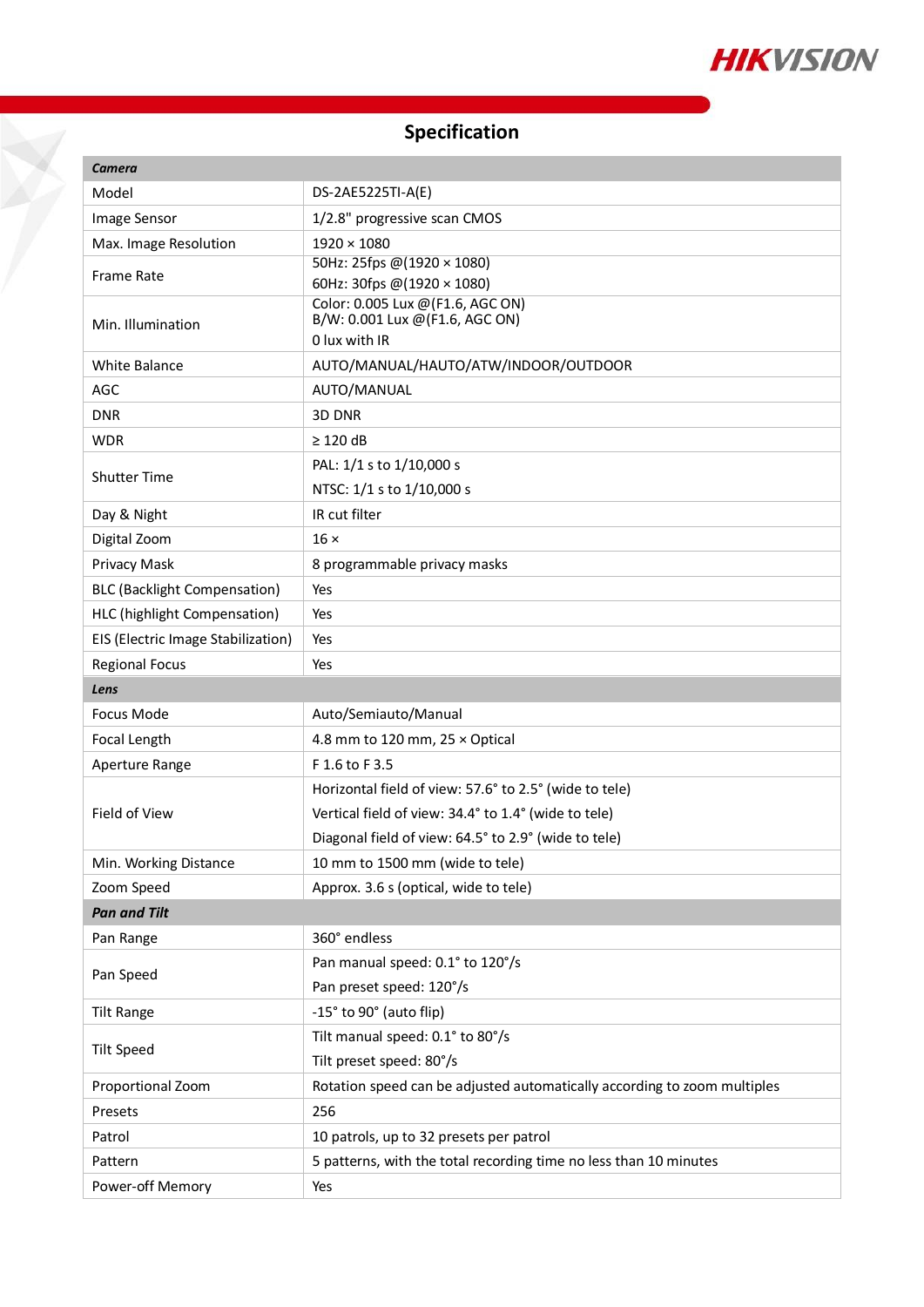

| <b>Park Action</b>         | Preset/Patrol/Pattern/Pan Scan/Tilt Scan/Panorama Scan/Day Mode/Night               |
|----------------------------|-------------------------------------------------------------------------------------|
|                            | Mode/None                                                                           |
| PTZ Position Display       | ON/OFF                                                                              |
| <b>Preset Freezing</b>     | Yes                                                                                 |
| <b>Scheduled Task</b>      | Preset/Patrol/Pattern/Pan Scan/Tilt Scan/Panorama Scan/Day Mode/Night               |
|                            | Mode/Zero Calibration/None                                                          |
| <b>Infrared</b>            |                                                                                     |
| <b>IR Distance</b>         | Up to 150 m                                                                         |
| IR Intensity               | Automatically adjusted depending on the zoom ratio                                  |
| Input/Output               |                                                                                     |
| Video Output               | Switchable TVI/AHD/CVI/CVBS video output, (NTSC or PAL composite, BNC)              |
| Alarm                      | 2 alarm inputs, 1 alarm output                                                      |
| RS-485 Interface           | Half-duplex mode                                                                    |
|                            | Self-adaptive HIKVISION, Pelco-P, Pelco-D protocol                                  |
| UTC function               | UTC protocol (or HIKVISION-C protocol in previous DVR)                              |
| <b>General</b>             |                                                                                     |
| Menu Language              | English                                                                             |
| Power                      | 24 VAC                                                                              |
|                            | Max.30 W (IR:10 W)                                                                  |
| <b>Working Temperature</b> | -30° C to 65° C (-22° F to 149° F)                                                  |
| <b>Working Humidity</b>    | 90% or less                                                                         |
| <b>Protection Level</b>    | IP66 standard (outdoor dome)                                                        |
|                            | TVS 4,000 V lightning protection, surge protection and voltage transient protection |
| Mounting                   | Various mounting modes optional                                                     |
| Dimension                  | $\varnothing$ 208 mm × 305 mm ( $\varnothing$ 8.19" ×12.01")                        |
| Weight (approx.)           | 3.3 kg (7.28 lb.)                                                                   |

#### **Order Model**

DS-2AE5225TI-A(E)

### **Dimension**